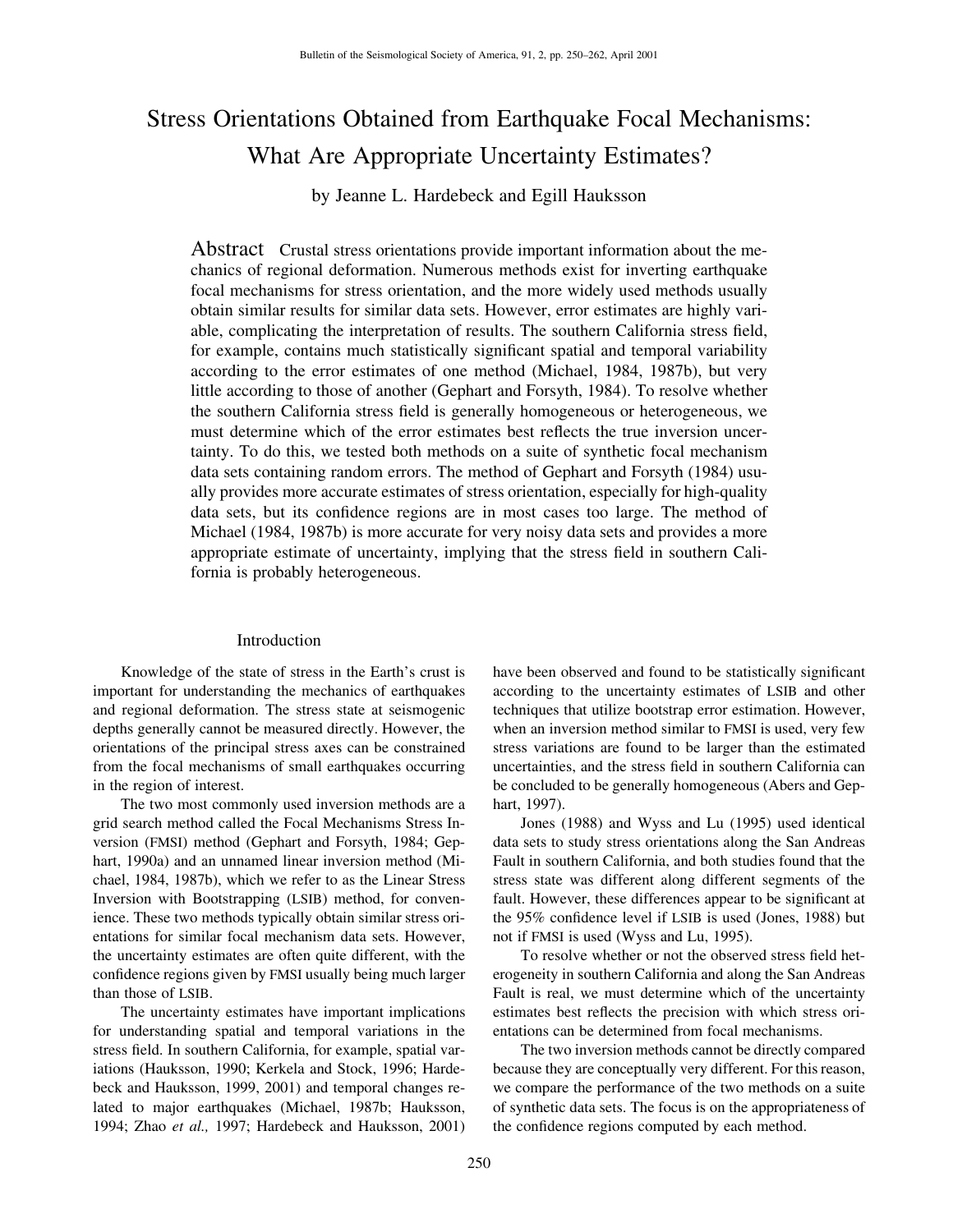## Inversion Methods

All methods for inverting focal mechanisms for stress orientation rest on the assumption that earthquakes slip in the direction of the resolved shear stress on the fault plane. The orientation of the fault plane is usually not considered to be information about the stress state because it may be a randomly oriented preexisting plane of weakness. The goal of an inversion is to find the stress state which minimizes the discrepancy between the resolved shear stress direction and the slip direction for all earthquakes in the data set.

Only geometrical information is used, so the isotropic and deviatoric stress magnitudes can't be estimated, and there are only four independent model parameters. Typically, three parameters are chosen to indicate the orientations of the three principal stress axes, and the fourth parameter

$$
R = \frac{\sigma_1 - \sigma_2}{\sigma_1 - \sigma_3} \tag{1}
$$

indicates the relative magnitudes of the stress axes, where  $\sigma_1$ ,  $\sigma_2$ , and  $\sigma_3$  are the magnitudes of the maximum, intermediate, and minimum compressive stresses, respectively. For a reliable inversion, the orientations of the fault planes must be adequately diverse to sample the entire stress tensor.

There are two basic assumptions in the inversion procedures. The first is that the four stress parameters are constant over the spatial and temporal extent of the data set. The validity of this assumption can be tested for a particular data set using the misfit of the best-fitting stress model. A high average misfit indicates that the stress field is highly heterogeneous and hence that the stress inversion result may not be meaningful. The maximum acceptable misfit has been quantified for LSIB by Michael (1991) and for FMSI by Wyss *et al.* (1992), Gillard *et al.* (1996), and Lu *et al.* (1997).

The second assumption—that slip is in the direction of resolved shear stress—implies isotropic fault planes, without a preferred direction of slip. Real faults may not be isotropic, but unless there is systematic anisotropy in the set of faults used in an inversion, this simply adds some random noise. Pollard *et al.* (1993) demonstrated that fault length-to-width ratios and proximity to the free surface can also cause discrepancies between the slip direction and the direction of resolved shear stress but that these errors are small relative to common measurement errors.

A persistent problem with focal mechanism inversions is the ambiguity between the fault and auxiliary planes. For discussion of fault plane selection methods and the impact of incorrectly chosen planes on inversion results, see the articles by Michael (1987a) and Lund and Slunga (1999).

#### Linear Inversion Method

The LSIB method solves for the stress tensor using a linear, least-squares inversion (Michael, 1984). The stress inversion problem is nonlinear but can be linearized by assuming that the magnitude of the shear traction on each fault plane is approximately the same. This assumption has some physical basis because the planes that fail in earthquakes are likely to be near some failure stress.

The inversion setup is:

$$
\begin{pmatrix} \overline{\mathbf{A}}_1 \\ \overline{\mathbf{A}}_2 \\ \vdots \end{pmatrix} \overline{\mathbf{\Sigma}} = \begin{pmatrix} \hat{\mathbf{s}}_1 \\ \hat{\mathbf{s}}_2 \\ \vdots \end{pmatrix}
$$
 (2)

where  $\overline{A}_j$  is a matrix determined from the orientation of the *j*th fault plane,  $\bar{\Sigma}$  is a vector of the stress tensor parameters, and **sˆ***<sup>j</sup>* is a unit vector in the slip direction of the *j*th event. The least-squares inversion minimizes the difference between  $\hat{\mathbf{s}}_j$  and  $\bar{\mathbf{t}}_j = \bar{\mathbf{A}}_j \bar{\mathbf{\Sigma}}$ , the vector of resolved shear stress on the *j*th plane.

Confidence regions are determined using a bootstrap technique (Michael, 1987b). The data set is resampled, with replacement, hundreds or thousands of times to simulate repeated samples of the population from which the data came, and each resampling is inverted for the stress tensor. The *X*% of inversion results closest to the initial result, where closeness is defined by the normalized tensor dot product for stress tensor representations with zero isostatic component, are used to define the *X*% confidence region. (The symbol *X* is used in this article to represent the confidence level when statements are made which hold for any level of confidence.) This technique is appropriate for data containing errors because the observed variation in the data is used to estimate the confidence regions. We use 2000 bootstrap resamplings, which is adequate to produce stable confidence regions up to the 95% level [Michael, 1987b]. To address the fault plane ambiguity of the focal mechanisms, each nodal plane has a 50% probability of being chosen during bootstrap resampling.

The assumptions of this method are that the tractions on all fault planes are of similar magnitude, and that the assumptions of bootstrap error estimation apply. This requires the data set to be adequately representative of the population and to exhibit the full range of error.

## Grid Search Method

The other widely used method, FMSI, uses a grid search over stress field parameter space to find the stress tensor that minimizes the misfit between model and data (Gephart and Forsyth, 1984; Gephart, 1990a). The misfit computed for each event is the minimum angle of rotation of the focal mechanism, about any axis, necessary to bring the slip direction into alignment with the resolved shear stress on the fault plane. Fault plane ambiguity is addressed by using the nodal plane with the smaller misfit. The L1 norm is used to find the total misfit,  $\Sigma$ , for a given stress state.

We perform an initial search over all of parameter space using a coarse grid with  $10^{\circ}$  spacing and a second finer search with  $5^\circ$  spacing in the vicinity of the best-fit solution.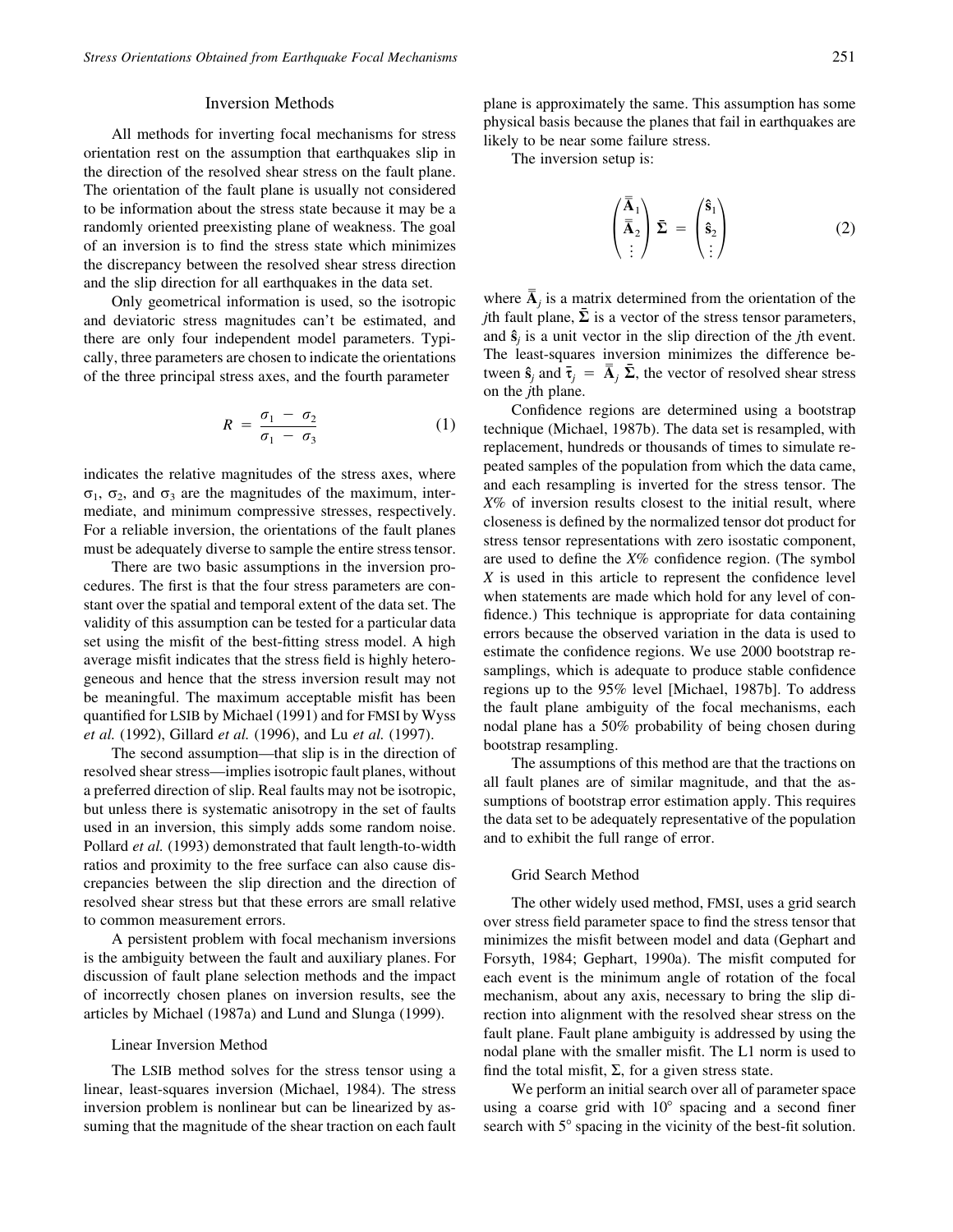Confidence regions are estimated from the distribution of misfit values. The statistics are based on those derived for the L1 norm by Parker and McNutt (1980). For *N* measurements  $x_1, x_2, \ldots, x_N$ , where each measurement  $x_i$  is a normally distributed random variable with mean 0 and standard deviation  $\sigma_j$ , the random variable

$$
m = \sum_{j=1}^{N} \frac{|x_j|}{\sigma_j} \tag{3}
$$

has an expected value of

$$
E[m] = \left(\frac{2}{\pi}\right)^{1/2} N \tag{4}
$$

and a variance of

$$
\text{var}[m] = \sigma^2 = \left(1 - \frac{2}{\pi}\right)N. \tag{5}
$$

This distribution is approximately Gaussian for  $N \geq 10$ . If  $x_1, x_2, \ldots, x_N$  represent the individual mechanism misfits due to data errors, equations (4) and (5) describe the probability distribution for the total misfit of the correct stress state.

In order to use these statistics, however, the standard deviation of the misfit due to data errors,  $\sigma_{est}$  (assuming  $\sigma_j \approx \sigma_{est}$ , for all *j*), needs to be estimated. Assuming that the total misfit value for the best-fitting stress state,  $\Sigma_{\text{min}}$ , is the expected value of the total misfit for the correct stress state, then

$$
\Sigma_{\min} = E\left[\sum_{j=1}^{N} |x_{j}| \right] = E[m\sigma_{\text{est}}]
$$

$$
= \sigma_{\text{est}} E[m] = \sigma_{\text{est}} \left(\frac{2}{\pi}\right)^{1/2} N, \quad (6)
$$

and therefore

$$
\sigma_{\text{est}} = \frac{\Sigma_{\text{min}}}{\left(2/\pi\right)^{1/2} N}.
$$
\n(7)

Since the model has four parameters, FMSI uses

$$
\sigma_{\text{est}} = \frac{\Sigma_{\min}}{(2/\pi)^{1/2} (N - 4)},
$$
\n(8)

which makes a noticeable difference in the confidence regions only for small data sets.

The *X*% confidence region is defined by stress states with misfits less than  $\Sigma_X$ , where there is a (100 - X)% chance that the correct stress state could have a misfit greater than  $\Sigma_X$  due to data errors. This is equivalent to a (100 –

*X*)% probability of obtaining  $m > M_X \equiv \Sigma_X / \sigma_{est}$  from the normal distribution of *m*, so

$$
M_X = z_X \sigma + E[m] \tag{9}
$$

where  $z_x$  is the number of standard deviations corresponding to *X*% of the area under the positive half of a normal distribution (since no misfits are less than  $\Sigma_{\rm min}$ ), for example,  $z_{95} = 1.96$ .

The threshold value is found by substituting equations  $(4)$  and  $(5)$  into equation  $(9)$ :

$$
\frac{\Sigma_X}{\sigma_{\text{est}}} = z_X \left[ \left( 1 - \frac{2}{\pi} \right) N \right]^{1/2} + \left( \frac{2}{\pi} \right)^{1/2} N, \qquad (10)
$$

and combining them with Equation (8)

$$
\Sigma_X = \left(\frac{z_X(\pi/2 - 1)^{1/2} N^{1/2} + N}{N - 4}\right) \Sigma_{\min}.
$$
 (11)

The assumptions that go into these confidence regions are that the individual event misfits due to data errors are normally distributed with a constant standard deviation and that the total misfit of the best-fit solution,  $\Sigma_{\text{min}}$ , is the expected value of the total misfit of the correct solution,  $\sigma_{est}E[m]$ .

#### Testing the Inversion Methods

We examine the accuracy of the two inversion methods and the appropriateness of their uncertainty estimates by testing them on a suite of synthetic focal mechanism data sets. The design of synthetic data is inevitably subjective, but we attempt to create synthetic data sets that resemble real noisy data as much as possible.

## Synthetic Data Sets

Each synthetic data set consists of a collection of focal mechanisms all consistent with a single specified stress state. The orientation of the principal stress axes is chosen randomly from a uniform spatial distribution, and a value is selected for *R*.

For most tests, the fault plane orientations are chosen at random from a uniform spatial distribution. We make the somewhat counterintuitive choice of uniformly distributed planes based on the observation that small earthquakes, in contrast with larger events, tend to occur on diverse fault planes. It is these smaller events that are typically used as stress indicators. The choice of uniformly distributed planes is at odds with the assumption of LSIB of similar magnitude shear stress on all planes and should therefore be the toughest test of this technique.

For some tests, fault planes are selected to be more uniform. Candidate planes are selected randomly as before, and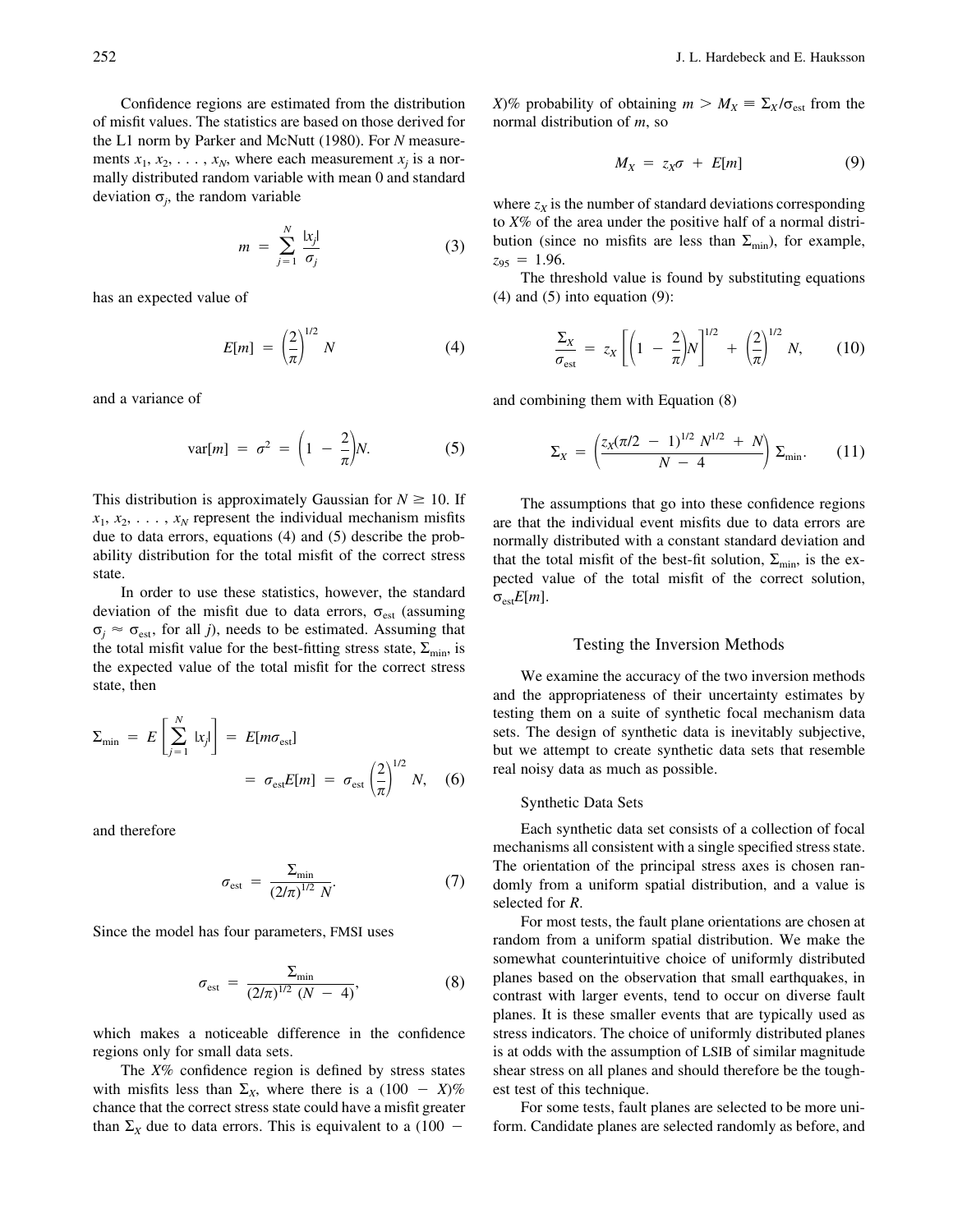the normal and shear stress on each plane is found, assuming that the deviatoric stress is  $\sim 0.65$  of the isostatic stress. The probability of including a plane in the data set is proportional to the ratio of the shear stress to the normal stress. This results in a data set containing a larger percentage of faults that are close to the optimal orientation for failure.

Once the fault planes have been selected, the assumed stress tensor is projected onto each fault plane. The rake of each event is chosen to be in the direction of resolved shear stress, consistent with the assumption of the stress inversions.

Random errors are introduced into the data sets by rotating each mechanism about some axis. The axes are chosen from a uniform spatial distribution. An exponential probability distribution is used to select rotation angles. Random polarity and location errors lead to errors in first-motion focal mechanisms with an exponential, rather than normal, distribution (Fig. 1). Additionally, studies using real data find that the residuals for the best-fitting stress state are often exponentially distributed (Gephart and Forsyth, 1984; Gephart, 1990b).

The fault plane or the auxiliary plane is listed in the data set, with a 50% probability of each. The inversions are performed assuming that the correct plane is not known. The LSIB method may use either plane during bootstrap resampling, and FMSI may use either plane in computing misfits.

Data sets with varying amounts of error, number of events, and values of *R* are created to observe whether these parameters affect the inversion results. Mechanism errors of  $5^\circ$ ,  $10^\circ$ ,  $15^\circ$ ,  $20^\circ$ ,  $30^\circ$ , and  $40^\circ$  are used. These numbers represent the parameter  $\mu$ , where the exponential probability distribution function is defined as  $\frac{1}{\mu} e^{-x/\mu}$ . Values of 0, 0.2, 0.4, 0.5, 0.6, 0.8, and 1 are used for *R*. Data sets include 20, 50, 100, or 300 events. Fifty data sets are created for most combinations of values for these three parameters.

#### Testing

The accuracy of the inversion methods and the appropriateness of their uncertainty estimates are tested by inverting each of the synthetic data sets using both methods. First, we test the accuracy of the inversion results, defined as the angle between the correct and best-fitting stress orientations and the difference in *R* value.

We then test the appropriateness of the uncertainty estimates. If the confidence regions are appropriate, the correct stress state should fall within the *X*% confidence region for approximately *X*% of the data sets, for all *X*. The number of times the correct stress state falls into the *X*% confidence region, plotted versus *X*, should approximate a straight line. If the confidence regions are systematically too large or too small, it will fall above or below this line, respectively, as illustrated in Figure 2.

When evaluating FMSI, the correct stress state is considered to be inside the *X%* confidence region if  $\Sigma_{\text{cor}} \leq \Sigma_{\text{X}}$ , where  $\Sigma_{\rm cor}$  is the total misfit of the nearest grid point to the



Figure 1. Histogram of the errors in first-motion focal mechanisms resulting from polarity and takeoff angle errors. Forty-one diverse focal mechanisms were chosen, and first-motion polarities for each were assigned to stations using the station distribution of Southern California Seismic Network (SCSN) stations for 41 actual southern California events. Random errors in polarity and in takeoff angle (i.e., in event location or velocity model) were added. Each first-motion observation has a 20% chance of being reversed. The error in azimuth to each station is normally distributed with a standard deviation of  $2^{\circ}$ , and the error in takeoff angle is normally distributed with a standard deviation of 10°. New focal mechanisms were determined using the FPFIT software package (Reasenberg and Oppenheimer, 1985), and the mechanism error was computed by determining the minimum rotation angle between the computed and correct mechanisms. This was repeated 100 times for the 41-event data set, and a histogram of mechanism error was compiled. Note that the mechanism errors resemble an exponential distribution, not a normal distribution.

correct stress state. For LSIB, the correct stress state is considered to be inside the *X*% confidence region if it is closer to the best-fit stress state than  $(100 - X)\%$  of the bootstrap resampling inversion results, closeness again measured by the normalized tensor dot product.

## Results

## Accuracy

The accuracy with which both inversion methods determine the stress parameters (Figs. 3, 4) is generally good. The accuracy of FMSI is on average slightly better, with a mean orientation error over all the test data sets of  $11^{\circ}$  and a mean *R* error of 0.09. The LSIB method has a mean orientation error of  $13^{\circ}$  and a mean *R* error of 0.11, and FMSI is consistently very accurate (error  $\leq 5^{\circ}$  for 90% of the tests) in favorable conditions, such as large data sets  $(N = 300)$ or small mechanism error  $(5^{\circ})$ . However, the FMSI estimates of *R* are poor for the axisymmetric case ( $R = 0$  or  $R = 1$ ).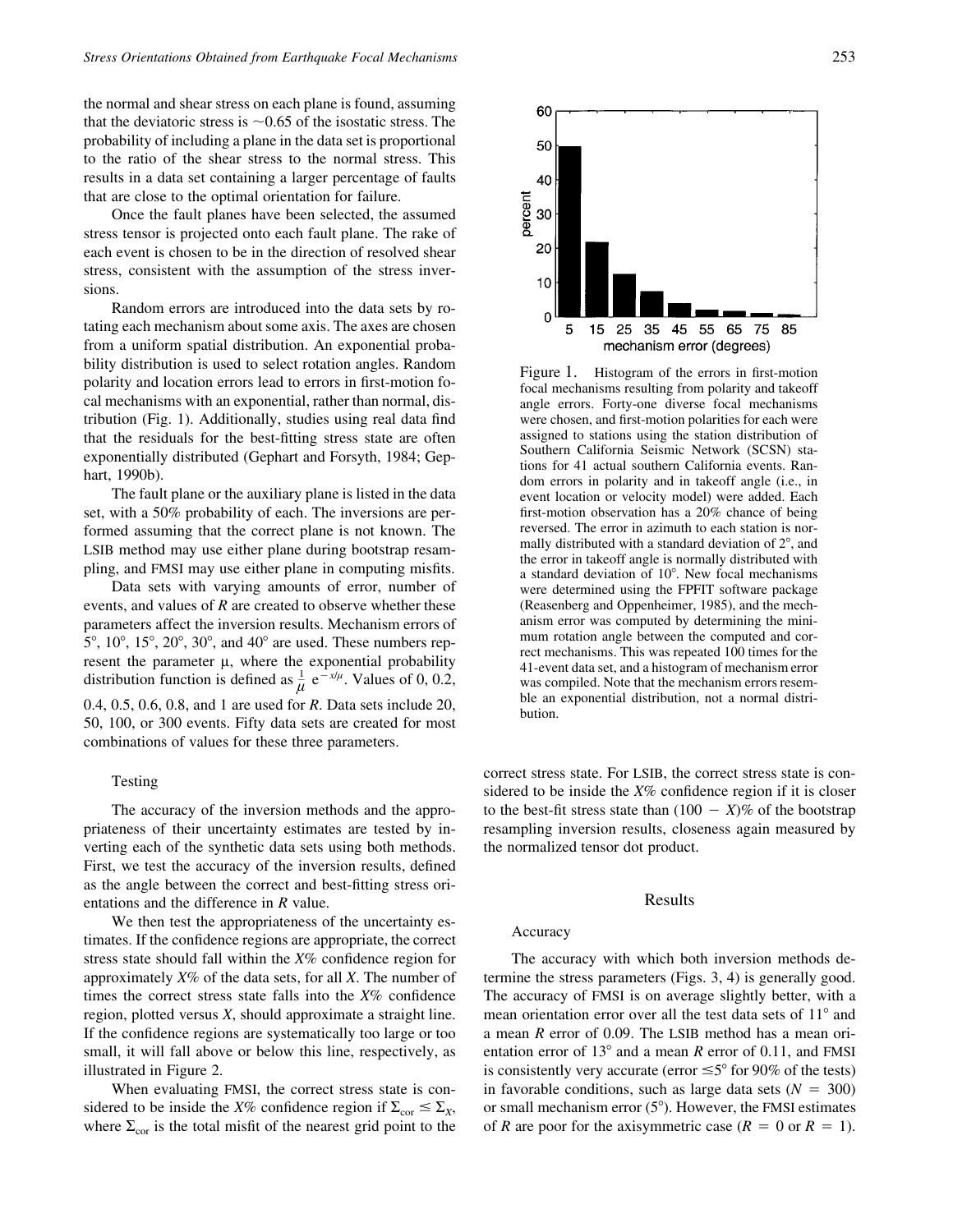

Figure 2. An illustrative plot of the number of times the correct stress state falls within a given confidence region versus the percent confidence level. If the uncertainty estimates are correct, the plot should approximate a straight line. If the plot falls above this line, this means that the correct answer falls within the  $X\%$  confidence region  $\gg X\%$  of the time and the confidence regions are too big. Similarly, if the plot falls below the line, the correct answer falls within the  $X\%$  confidence region  $\ll X\%$  of the time and the confidence regions are too small.

The accuracy of both methods improves with increasing data set size, as one might expect, with the most improvement occurring between  $N = 20$  and  $N = 50$ . The accuracy deteriorates with increasing mechanism error, as also might be expected. The accuracy of the FMSI results degrade more quickly with increasing mechanism error, making LSIB more accurate for data sets with error greater than  $\sim$ 25°.

The two inversion techniques make different choices about the parameter to minimize and how to handle nodal plane ambiguity, but both sets of assumptions are apparently reasonable. The linearization scheme employed by LSIB appears not to have had a major adverse effect on the accuracy of the inversion results, even though the test data sets with uniformly distributed planes should have been particularly tough on the linearization approximation.

The levels of accuracy for LSIB and FMSI indicate that the difference in confidence region size does not stem from a difference in accuracy. One might expect the more accurate method to have the smaller confidence regions, but in this case, it has the larger. This further suggests that either the confidence regions of FMSI are too large or those of LSIB are too small.

## Confidence Regions

In most tests of the confidence regions (Figs. 5–8), the uncertainty estimates of LSIB are the more appropriate. The correct stress state generally falls into the *X*% confidence region for  $(X \pm 10)\%$  of the inversions, indicating that the confidence regions of LSIB are approximately correct.

One exception is for large data sets,  $N = 300$ , in which

case the confidence regions are much too small (Fig. 5). In the tests with more uniform fault planes, the confidence regions are too small if all four stress parameters are considered, but not if the stress orientations are considered alone (Figure 8). This indicates that the parameter *R* is not as well constrained as implied by the uncertainty estimates for data sets containing many similarly oriented events.

The appropriateness of the confidence regions of LSIB does not degrade with increasing mechanism error (Fig. 6), indicating that the bootstrap technique successfully incorporates data errors into the uncertainty estimates.

In most cases, the confidence regions of FMSI are much too large, with the correct stress state falling within the *X*% confidence region for  $\gg X\%$  of the inversions. For example, the given 68% confidence regions often contain the correct result 90–95% of the time. In the axisymmetric case  $(R =$ 0 or  $R = 1$ ), the FMSI confidence regions are apparently too small when all four model parameters are considered (Fig. 7). However, when only the stress orientations are considered, the confidence regions appear more appropriate. This, along with the observation that FMSI determines axisymmetric values of *R* with poor accuracy (Fig. 4), indicates that the problem is primarily incorrect estimation of *R*.

# Discussion

From the aforementioned results, it is apparent that the two inversion methods have different strengths and weaknesses. The FMSI method usually provides more accurate estimates of stress orientation, especially in favorable conditions such as large data sets and high-quality focal mechanisms. The LSIB method, although less accurate on average, provides a better estimate of uncertainty and is more accurate for data sets containing large errors. The method that is best to use for a particular study depends on the quality of the data and the relative importance of accuracy and error estimation.

An ideal inversion method would combine the strengths of both a grid search over parameter space and a nonparametric approach to error estimation. Unfortunately, nonparametric techniques such as bootstrap resampling require repeating the inversion hundreds or thousands of times, and the grid search method is very slow. As computational speed increases, combining grid search with nonparametric error estimation will become more practical. Another possibility is to speed up the search over parameter space using techniques such as genetic algorithms (Michael, 2000).

## Problems with LSIB

The somewhat lower average accuracy of LSIB may be due in part to the approximation of equal shear stress on all fault planes used in the linearization of the problem. Uniformly distributed fault planes violate this approximation in the extreme, so the results of LSIB for the test data sets probably represent the worst-case accuracy. The handling of the fault plane ambiguity problem by the LSIB method, which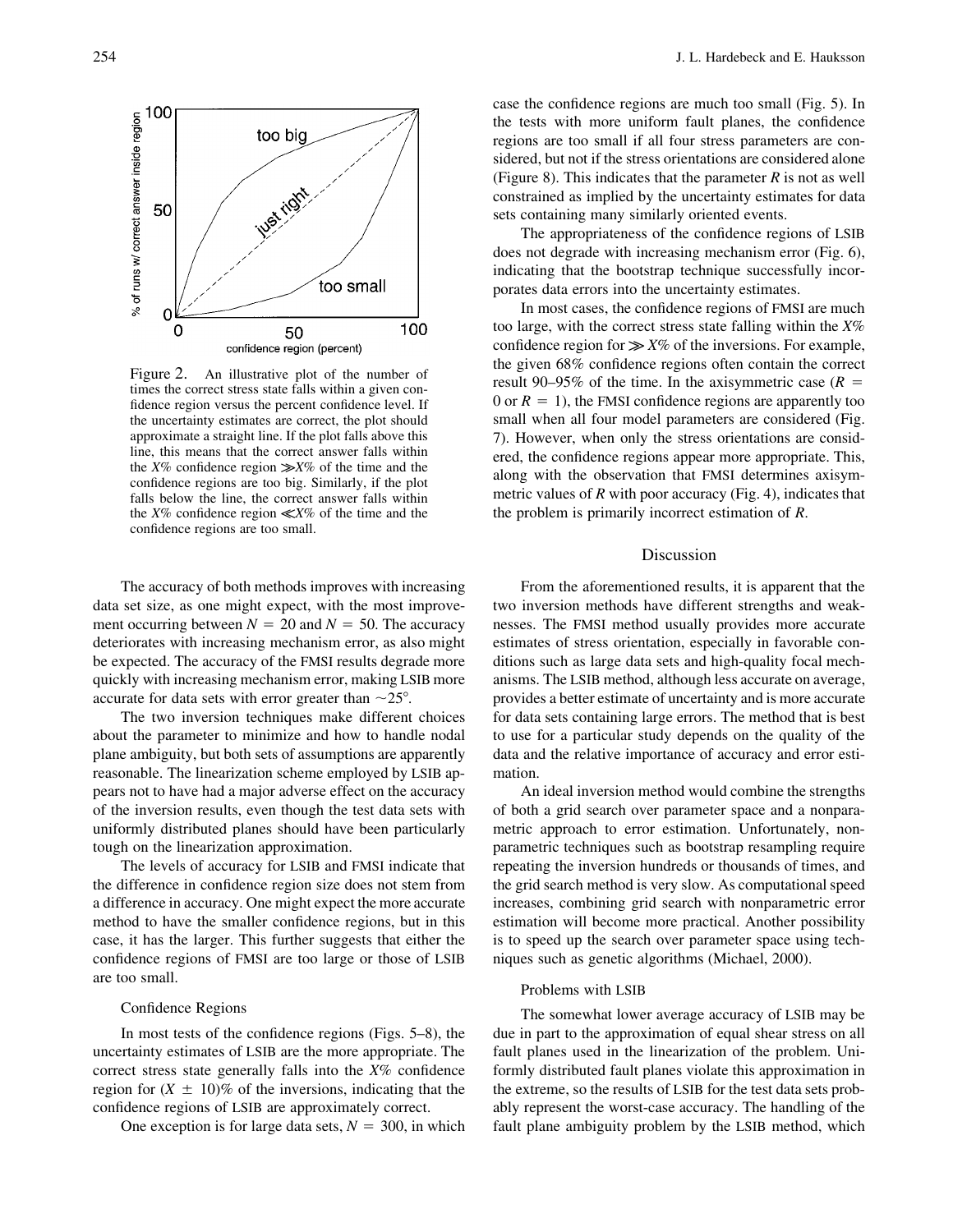

Figure 3. Accuracy of LSIB for synthetic data sets with the given values of *N* (data set size), *R*, and mechanism error. Fifty synthetic data sets were created for each combination of parameter values listed. The synthetic data sets were created to be consistent with a given stress state according to the assumptions of the inversion methods, and random errors were added. The orientation error is defined as the angular misfit between the stress axes determined by inversion of the synthetic data and the stress axes used to create the data set. The *R* error is the difference between the *R* values of the two stress states. The circles connected by the solid line represent the mean error for the suite of data sets, and the crosses connected by the dashed lines encompass the middle 80%.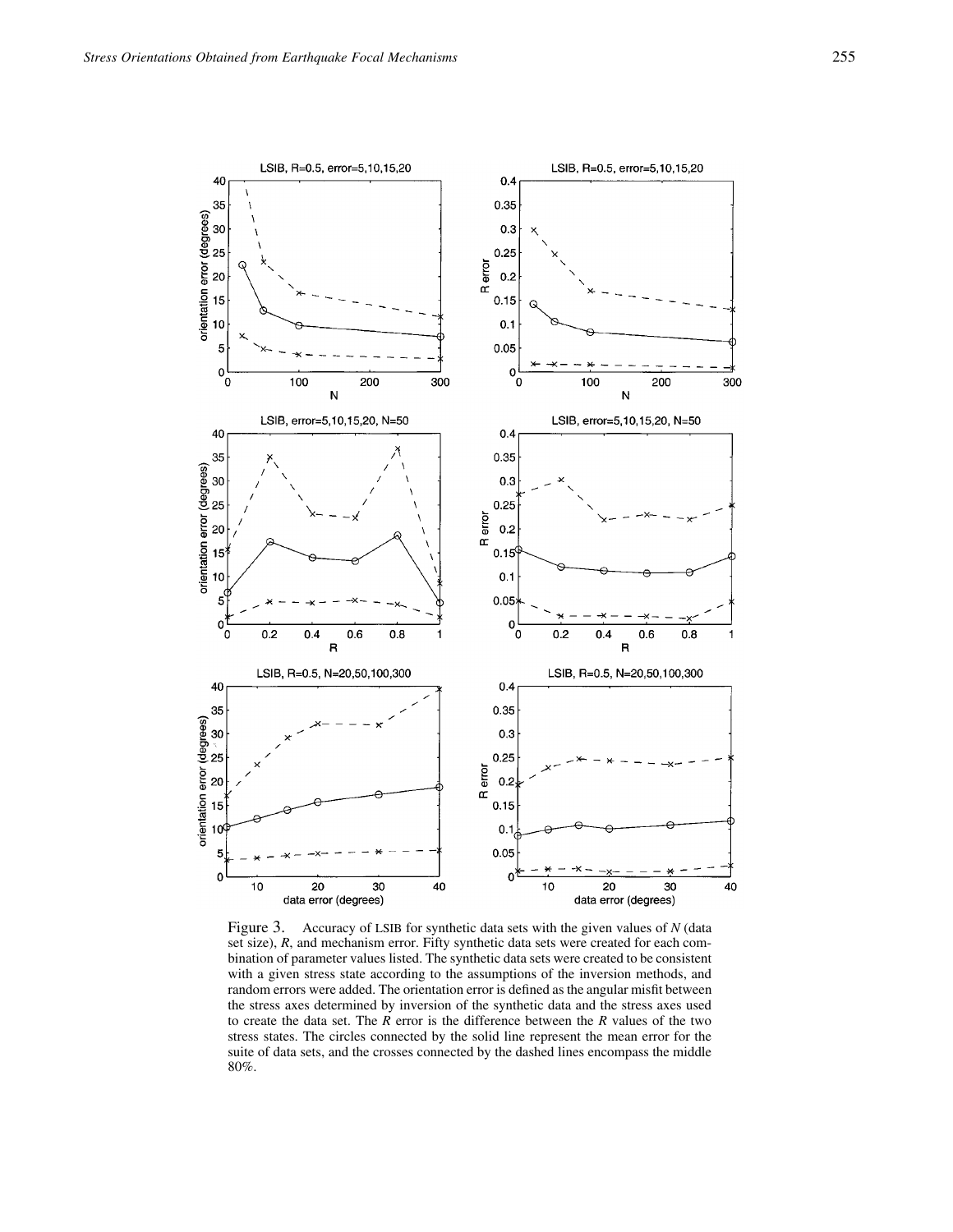

Figure 4. Accuracy of FMSI; symbols are as described in Figure 3.

considers the auxiliary planes only in error estimation, may also adversely affect the inversion accuracy if the data set contains a significant fraction of incorrectly picked planes. Surprisingly, the accuracy for very noisy data is quite good, with the average error less than that of FMSI and much less than the data error.

The LSIB confidence regions for large data sets  $(N =$ 300) are too small. This may be because larger data sets often contain a number of similar focal mechanisms, which are essentially repeated data. These same data will also be repeated in the resampled data sets more often than other data. The full range of population samples, however, should repeat all data with similar frequency.

More representative resampled data sets can be made by sorting the mechanisms into bins based on strike, dip, and rake. Only one mechanisms from each nonempty bin is used in the base data set that is resampled during bootstrap error estimation. Although the base data sets contain  $\leq 300$  events, each resampled data set still contains 300 events. The confidence regions found using the modified resampling method are of more appropriate size (Fig. 9).

#### Problems with FMSI

The FMSI confidence regions are systematically too large. However, it is presently unclear why this is the case. Here we discuss the validity of the two major assumptions,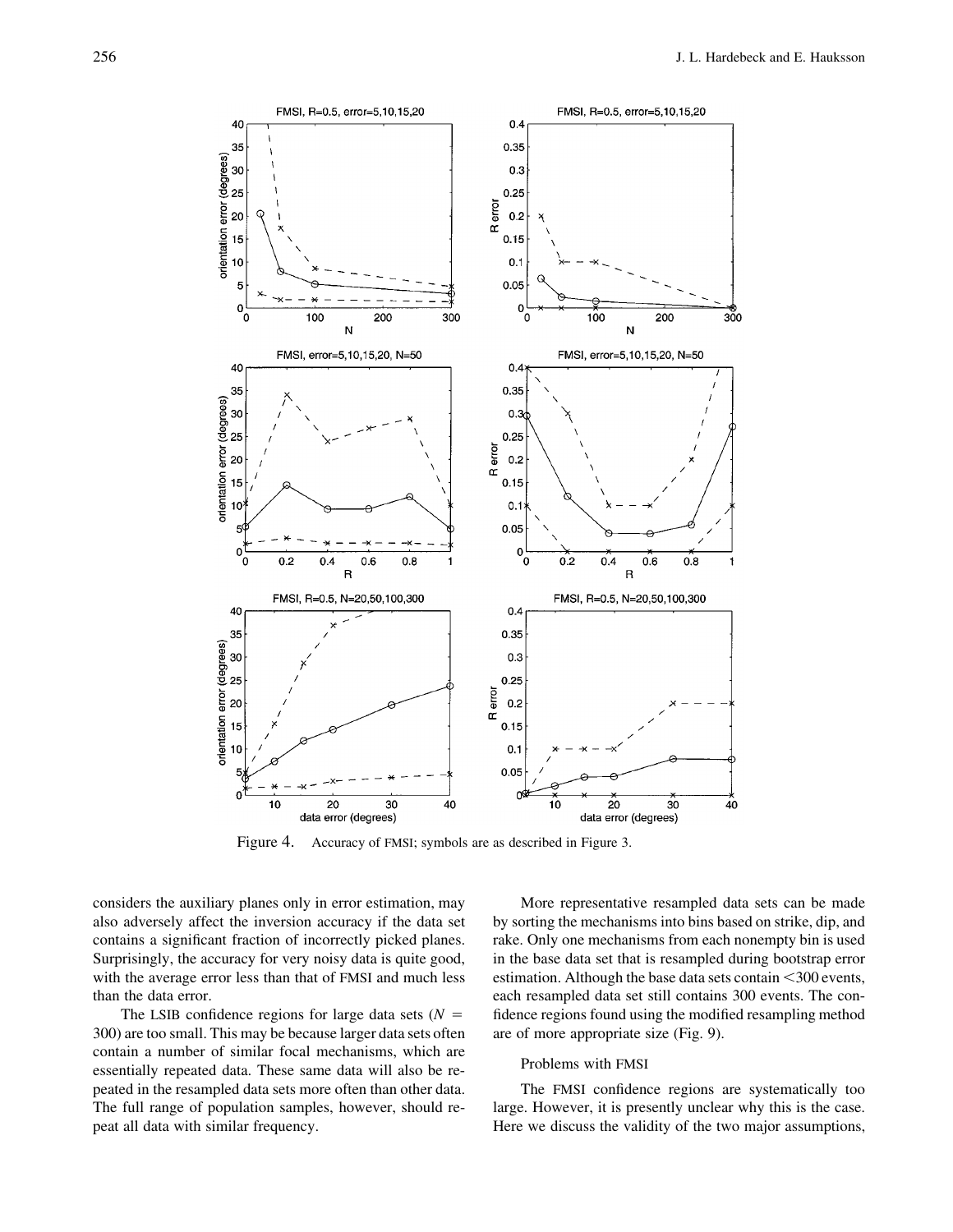

Figure 5. Confidence region appropriateness for both inversion methods, for varying *N* (data set size.) The number of times the correct stress state falls within the *X*% confidence region is plotted as a function of *X*. If the confidence regions are appropriate, the function should fall within the shaded area. Results from an experiment with perfect confidence regions would have a 95% probability of falling within the shaded zone, which is the 95% confidence region of the binomial probability distribution for 200 trials with an *X*% probability of success each trial. If the confidence regions are too big or too small, the function will fall above or below the shaded area, respectively (see Fig. 2.) There are 50 data sets for each combination of parameter values listed. The orientations of the fault plane were chosen randomly. The label 4D indicates that all four model parameters were considered; 3D indicates only principal axis orientations.

normally distributed mechanism misfits due to data errors and a minimum observed misfit equal to the expected value of misfit for the best-fit stress state. We also consider the effects of finite grid spacing and nodal plane ambiguity. Finally, we discuss a method for recalibrating the uncertainties of FMSI in light of our numerical tests.

*Error Distribution.* It may be unrealistic to assume that the individual event misfits due to data errors are normally distributed whereas the data errors themselves are exponentially distributed. From the procedure followed in equations  $(6)$ – $(11)$ , we see that

$$
\frac{\Sigma_X}{\Sigma_{\min}} \approx \frac{z_X \sigma + E[m]}{E[m]}
$$
 (12)

and that  $\Sigma_X$  will scale with the ratio  $\sigma/E[m]$ . In the case of normally distributed misfits,

$$
\frac{\sigma}{E[m]} = \frac{(1 - 2/\pi)^{1/2} N^{1/2}}{(2/\pi)^{1/2} N} \approx 0.76 N^{-1/2}.
$$
 (13)

In the case of exponentially distributed misfits, we find numerically that

$$
\frac{\sigma}{E[m]} \approx \frac{(0.5N)^{1/2}}{0.7N} \approx N^{-1/2}.
$$
 (14)

Assuming an exponential distribution of misfits would therefore result in larger  $\Sigma_X$  and larger confidence regions.

The distribution of event misfits for the correct stress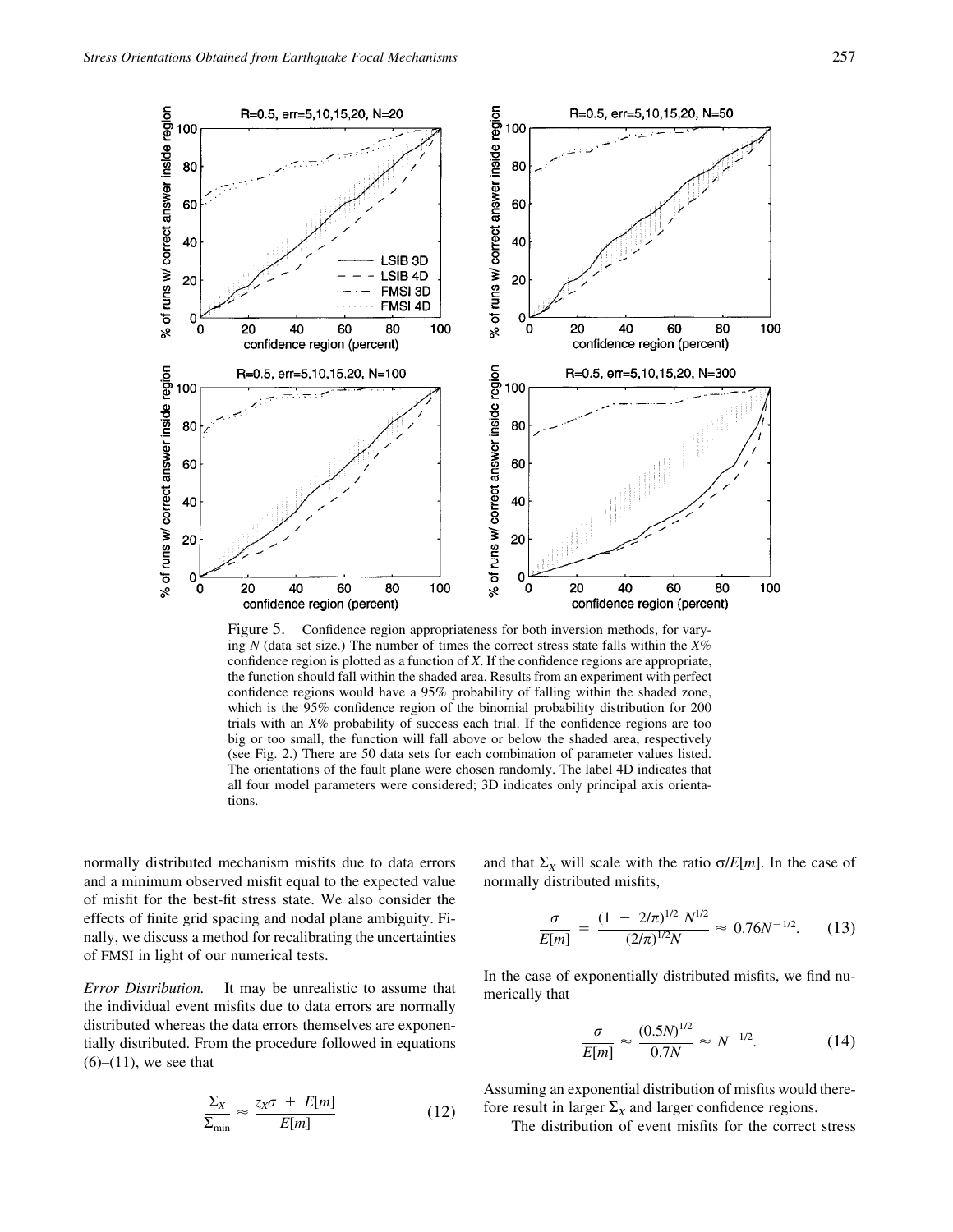

Figure 6. Confidence region appropriateness for varying focal mechanism error. Symbols are as described in Figure 5.

state need not be the same as the mechanism error distribution. For each event, the misfit for the correct stress state cannot be greater than the mechanism error. However, it can be less if the given mechanism is closer to another acceptable mechanism than to the correct mechanism for that event. We estimate the distribution of event misfits for the synthetic data sets by finding the minimum rotation angle between each mechanism and any focal mechanism compatible with the correct stress state. Choosing misfits from this distribution, we find numerically that

$$
\frac{\sigma}{E[m]} \approx \frac{(0.6N)^{1/2}}{N} \approx 0.77N^{-1/2}.
$$
 (15)

Although the misfits are not normally distributed, the ratio  $\sigma/E[m]$ , which controls  $\Sigma_X$  and the size of the confidence regions, is very similar to the ratio  $\sigma/E[m]$  for a normal distribution. This implies that the assumption of a normal misfit distribution, while not strictly correct, is not the cause of the large confidence regions.

*Expected Misfit.* The computation of the threshold value of the confidence region,  $\Sigma_X$ , is based on the assumption that the minimum observed total misfit,  $\Sigma_{\text{min}}$ , is the expected value of the total misfit due to data errors for the correct stress state,  $\sigma_{est}E[m]$ . It is unrealistic to expect  $\Sigma_{min}$  to always exactly equal  $\sigma_{est}E[m]$ , but if  $\Sigma_{min}$  equals  $\sigma_{est}E[m]$  on aver-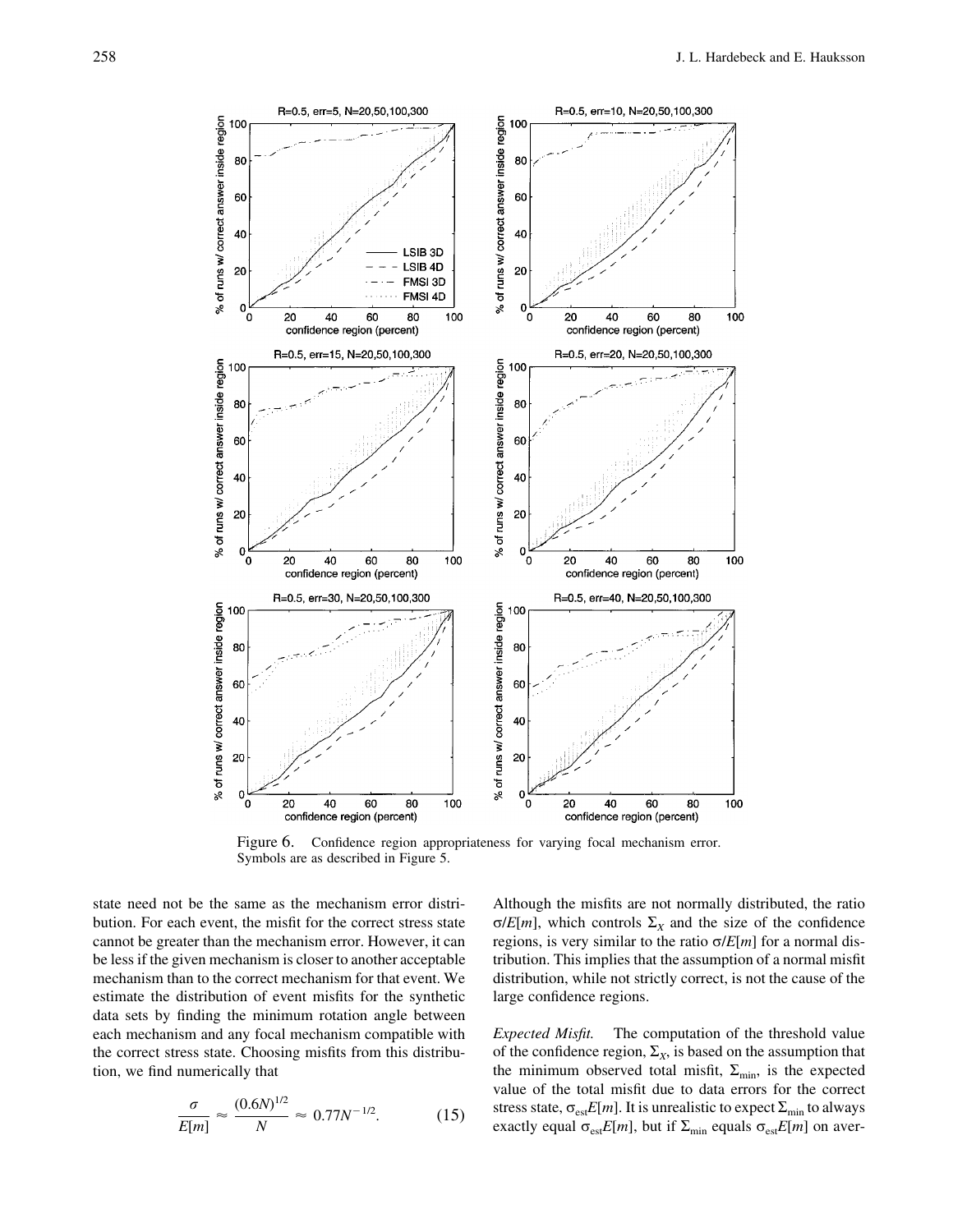

Figure 7. Confidence region appropriateness for varying *R*. Symbols are as described in Figure 5.

age,  $\Sigma_X$  should be correct on average as well. To explain confidence regions that are systematically too large,  $\Sigma_{\text{min}}$ would have to be systematically greater than  $\sigma_{est}E[m]$ . This would imply that something besides focal mechanism error is contributing to the misfits. Usually, one would conclude that model errors are being mapped into the misfits. However, since the synthetic data sets were created to be consistent with the model assumptions, this should not be the case. It is unclear what an additional source of error could be.

*Finite Grid Spacing.* The finite gridding of parameter space can affect the apparent appropriateness of the uncertainty estimates in cases where the size of the grid spacing is larger than, or comparable to, the appropriate size of the *X*% confidence region. In this case, the X% confidence region may appear too large even though it encompasses only one grid point. This is not a general explanation for the large confidence regions, however, because the 68% and 95% confidence regions typically contain many grid points. Finite grid spacing can explain the large confidence regions only for cases of very high accuracy,  $N = 300$  or error  $= 5^{\circ}$ , and low levels of confidence.

*Fault Plane Ambiguity.* Fault plane ambiguity may be responsible for the difficulty of FMSI in determining *R* in the axisymmetric case ( $R = 0$  or  $R = 1$ .) Random slip orien-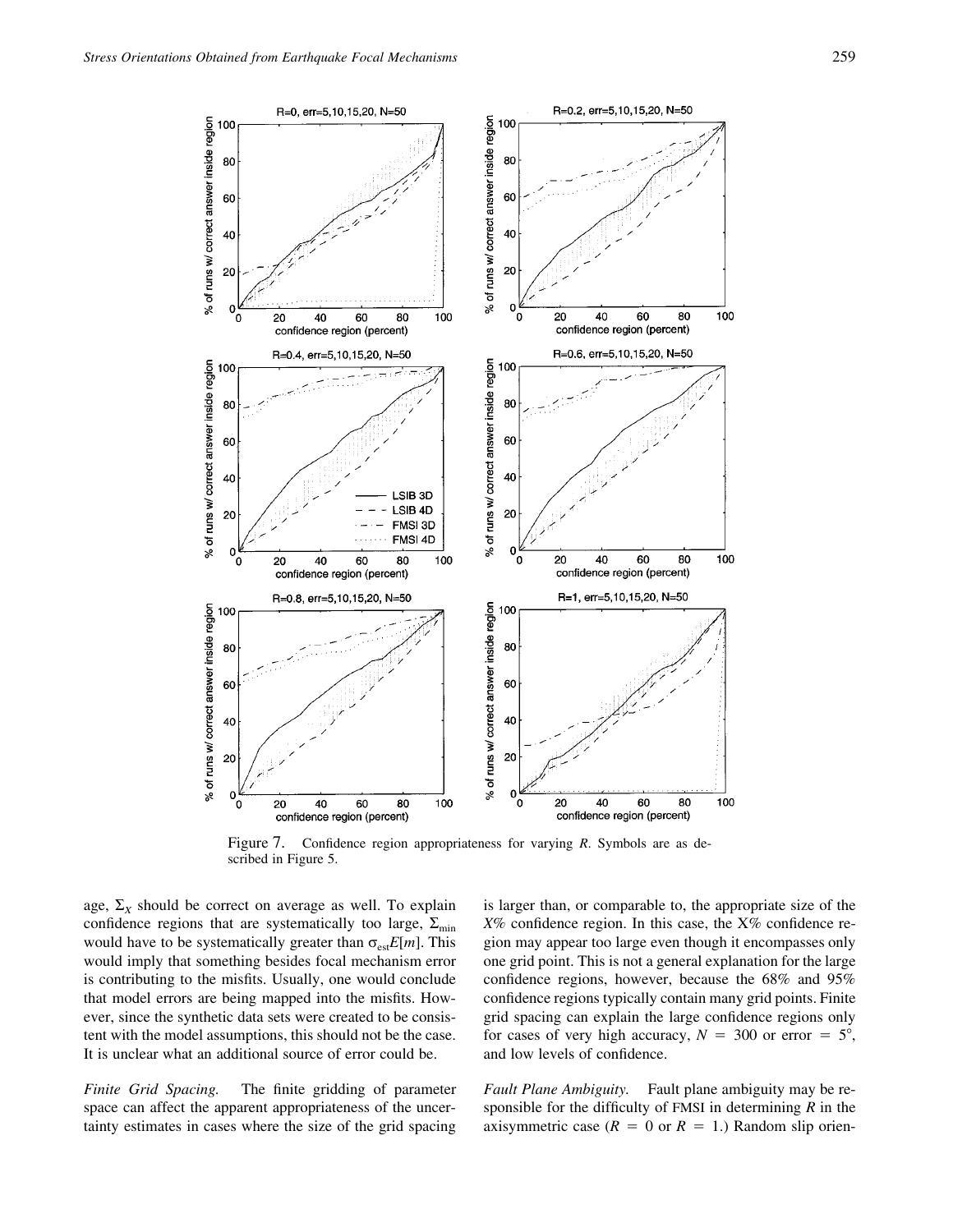

Figure 8. Confidence region appropriateness for varying focal mechanism error. The fault planes were chosen to be more uniform than in Figure 6, (see text). Symbols as in Figure 5.



Figure 9. Confidence region appropriateness for LSIB for  $N = 300$  when a modified resampling method is used. The focal mechanisms are sorted into  $10^{\circ}$ -wide bins based on strike, dip, and rake. Only one mechanism from each nonempty bin is used in the base data set that is resampled during bootstrap error estimation. Although the base data set contains  $<$  300 events, each resampled data set still contains 300 events. Symbols are as described in Figure 5.

tations tend to result in  $R \approx 0.5$ . The introduction of incorrect data, such as the auxiliary planes of some events, may move the computed value of *R* toward the middle of its range. If only the correct fault planes are included in the data set, and the misfit is computed only for these planes, the accuracy of *R* and the appropriateness of the uncertainty estimates improve (Figs. 10, 11). In general, however, modifying FMSI not to include auxiliary planes in the misfit computation does not improve its performance because the correct fault plane is usually not known.

*Recalibration from Numerical Tests.* Although it is currently unknown why the FMSI confidence regions are too large, numerical tests of the kind we performed can be used to recalibrate the uncertainty estimates. The results of the numerical tests provide a mapping between the FMSI confidence level *X* (*x* axis) and the corresponding observed confidence level *Y* (*y* axis). To use the misfit surface returned by FMSI to find the appropriate confidence region for confidence level *Y*, we apply this mapping in reverse.

We define the calibration factor, *c*, as the ratio between the corrected threshold value  $\Sigma_Y^{\text{cor}}$  and the uncorrected value  $\Sigma_Y^{\text{unc}}$ , such that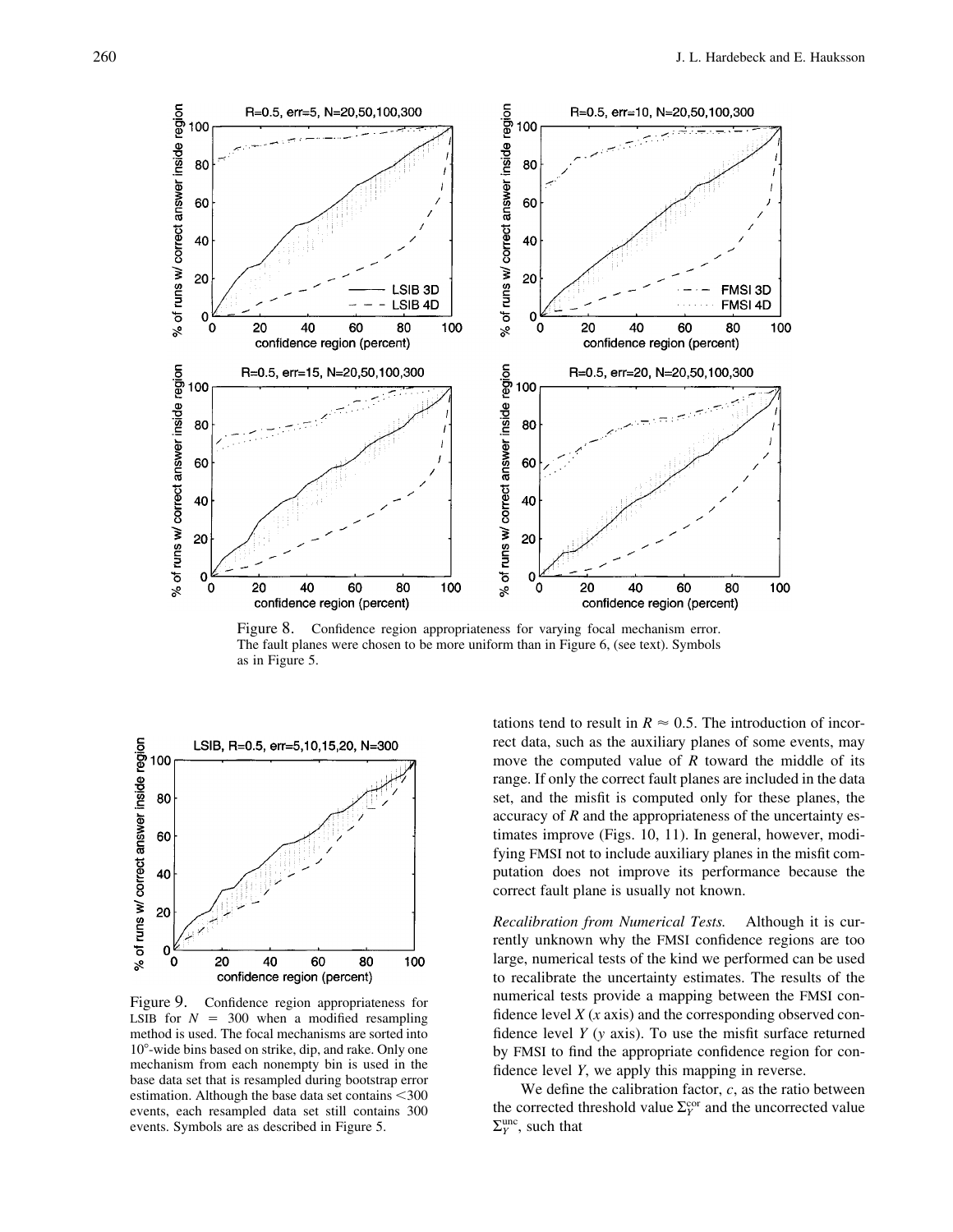

Figure 10. Average accuracy of *R* determined by FMSI, for axisymmetric stress tensors  $(R = 0$  and  $R = 1)$  when the fault plane is ambiguous (circles and solid line) and known (crosses and dashed line). There are 50 data sets for each level of error.



Figure 11. Confidence region appropriateness for FMSI for the axisymmetric case when the fault plane in known. Solid line, 3D; dashed line, 4D. All other symbols are as described in Figure 5. There are 50 data sets for each level of error.

$$
\Sigma_Y^{\text{cor}} = c\Sigma_Y^{\text{unc}}.\tag{16}
$$

Using equation (11):

$$
\frac{\Sigma_Y^{\text{cor}}}{\Sigma_{\text{min}}} = \frac{\Sigma_X}{\Sigma_{\text{min}}} = \frac{z_X (\pi/2 - 1)^{1/2} N^{1/2} + N}{N - 4}
$$
\n
$$
= c \left( \frac{z_Y (\pi/2 - 1)^{1/2} N^{1/2} + N}{N - 4} \right) = c \frac{\Sigma_Y^{\text{unc}}}{\Sigma_{\text{min}}} \quad (17)
$$

so

$$
c = \frac{z_X(\pi/2 - 1)^{1/2} N^{1/2} + N}{z_Y(\pi/2 - 1)^{1/2} N^{1/2} + N}.
$$
 (18)

The calibration factor, *c*, clearly depends on the data set size *N*, the *R* value, the level of random error in the data, the confidence level of interest, and possibly other characteristics of the data that are not explored in this article. For our

numerical tests with  $R = 0.5$  and error  $= 5^{\circ}, 10^{\circ}, 15^{\circ}$ , and 20, *c* appears to strongly depend on *N* and weakly depend on the other parameters. For  $N = 20$ ,  $c \approx 0.929$ ; for  $N =$ 50,  $c \approx 0.885$ ; for  $N = 100$ ,  $c \approx 0.912$ ; and for  $N = 300$ ,  $c \approx 0.959$ . These estimated values of *c* are very approximate and may not be appropriate for data sets that differ from the synthetic sets used to constrain them.

## Conclusions

The two most commonly used techniques for inverting earthquake focal mechanisms for stress orientation, FMSI (Gephart and Forsyth, 1984; Gephart, 1990a) and LSIB (Michael, 1984, 1987b), were tested on noisy synthetic data sets. Both techniques determine stress orientation accurately. The FMSI method is generally more accurate for high-quality data, whereas LSIB is more accurate for very noisy data. The confidence regions produced by LSIB are usually approxi